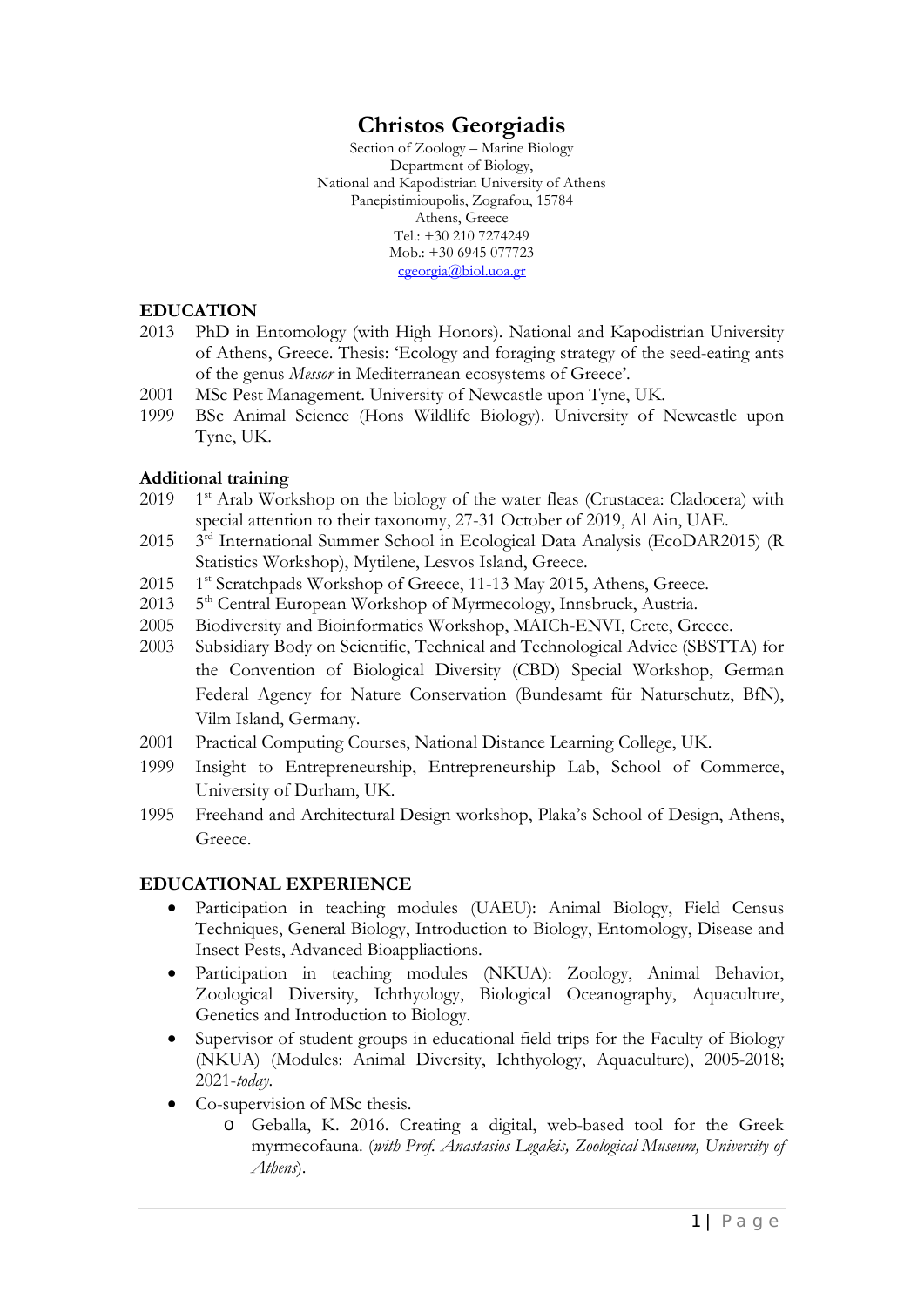- o Stylianidi, M. 2014. Beta (β)- and Gamma (γ)- diversity of ants Formicidae) in relation to anthropogenic disturbance across an insular gradient in the Aegean Archipelagos, Greece. (*with Assoc. Prof. Dr. David Nash, Centre for Social Evolution, Department of Biology, University of Copenhagen, Denmark*).
- United Arab Emirates University: Supervisor for final year research project of senior year students, 2019 – 2021:
	- o Abdulrahman M. Alzarooni, 2019. Spatial distribution of camel ticks on male camels from the UAE.
	- o Omar A. Abdulla Alblooshi, 2019. Spatial distribution of camel ticks on female camels from the UAE.
	- o Alyazia S. Mohammed Binawad Alnuaimi, 2019. A preliminary zoogeographical analysis of UAE Diptera.
- National and Kapodistrian University of Athens: Co-Supervisor for final year theses of senior year students, 2006 - *today*:
	- o Tsiatouras, T. *ongoing*. The myrmecofauna of Samos island complex, East Aegean.
	- o Vaiou, A. *ongoing*. Inter- and intra-specific competition of the invasive *Pheidole megacephala* and the well-established *Pheidole pallidula* group ant species.
	- o Krifos, D. 2021. The myrmecofauna of the Aegean Archipelago islets.
	- o Stathatos, P. 2019*.* The Lepidoptera of the ZMUA.
	- o Demetriou, J. 2019. Biodiversity aspects of the ground-dwelling wasps of the Mutillidae family in Greece.
	- o Derougeri, L. 2018*.* Comparative ant biogeography of 3 islands in the Aegean archipelago (Milos, Patmos, Kalymnos).
	- o Tsipouridou, C. 2017. Aspects of western Cyprus myrmecofauna.
	- o Georgantzoglou, M. 2016. The myrmecofauna of the protected area (NATURA 2000) of Strofylia Forest (NW Peloponnese).
	- o Leonidou, K. 2016. Aspects of eastern Cyprus myrmecofauna.
	- o Bibika, M. 2015. Biogeography of the ants of Andros Island.
	- o Spyropoulos, S. 2015. The development of a digital identification key for the ants (Hymenoptera: Formicidae) of Greece with an annotated electronic catalogue of relevant material.
	- o Doukoudaki, E. 2015. Biogeography of the ants of Crete, Greece.
	- o Saligina, C. 2015. Comparative study of *Aenictus* (Aenictinae: Formicidae) species from Greece and adjacent areas with the use of novel micromorphometry and digitization techniques.
	- o Sakellariou, E. 2015. Urban biodiversity: Island biodiversity in downtown Athens using ants as bioindicators.
	- o Stylianidi, N. 2012. Comparative study of ant assemblages in differentiated ecoloci resulting from Mediterranean forest fires on Mt. Parnitha, Attiki.
	- o Sahinoglou, 2012. Effects of Mediterranean wild-fire on spider assemblages (Arachnida: Aeaneae) in *Abies* forests.
	- o Fostini, 2012. Variation of ant alate phenology in Crete, Greece.
	- o Leriadis, C. 2011. Small-scale study of an ant's colony daily phenology towards its foraging activity.
	- o Mavrika, M. 2007. Ecology of the ant genus *Messor* in phryganic ecosystems of Attika.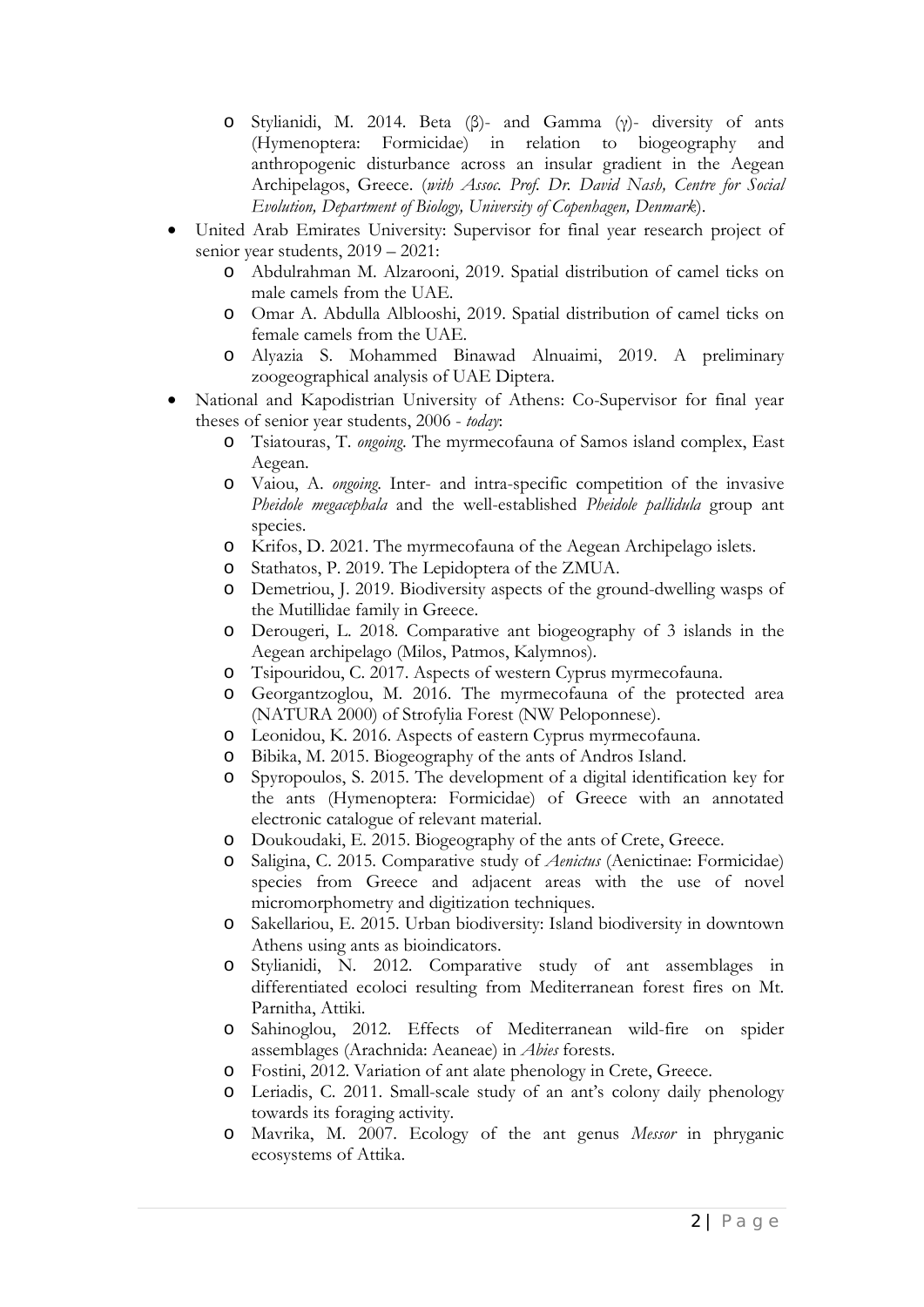- o Papastylianou, K. 2005. Comparative analysis of ant spatial distribution to open and closed habitats of the mountain Chelmos, Peloponnese.
- Supervisor of student groups for projects concerning the Zoological Museum of the University of Athens, 2008-2019.

## **INVITED LECTURER AND EDUCATOR**

- Keynote speaker for the symposium 'Transforming the genome of red palm weevil from basic science to application (from laboratory to field)', UAEU, UAE. November, 2019
- Invited lecturer and instructor for the European AntCourse. Center for Social Evolution, Department of Biology, University of Copenhagen, Denmark. August 2014, August 2017 and August 2019.
- Invited lecturer for the Workshop on Rapid Assessment of Ant Communities in Europe, Doñana National Park, Seville, Spain. September 2015.
- Organizer and lecturer of the  $1<sup>st</sup>$  Insect Curation for Museums of Greece, Zoological Museum of the University of Athens, Athens, July 2014.
- Invited lecturer for the Workshop for European Ants. Skog og Landskap Instituttet, Ås, Norway. October 2013
- Educator for the Workshop "Unified approach to the methodology of data collection under the European Directives 92/43/EU & 79/409/EU" for Conservation Managers of Protected Areas. Rio, Achaia, Greece, May 2013.

#### **PROFFESSIONAL EXPERIENCE**

1997-*today* Special scientific advisor and project manager to numerous environmental and ecology studies. 2014-*today* Teaching and Research Assistant (E.DI.P.), Section of Zoology-Marine Biology. Department of Biology, National and Kapodistrian University of Athens. Teaching laboratories of Zoology, Zoological Diversity, Ichthyology, Biological Oceanography and supervising final year and graduate (MSc) students towards their final year theses projects.

2019-2021 Instructor of Invertebrate Biology, Department of Biology, College of Science, United Arab Emirates University. Teaching laboratories of Entomology, Introductory Biology, General Biology, Disease and Insect Pests, Advanced Bioapplications.

2000-2019 Acting Curator and Researcher, Zoological Museum, (Dept. Biology, National and Kapodistrian University of Athens). Focal research point: Invertebrate Zoology. Acting curator for the entomological collection of the Zoological Museum. Organizing, databasing, expanding and digitizing the collection while supervising undergraduate students towards projects and final year theses within the collection. Administrative and procurement responsibilities. Organizing workshops for students wishing to learn curatorial methods for invertebrate museum collections.

2009-2014 Administrative assistant at the Section of Zoology – Marine Biology (Dept. Biology, National and Kapodistrian University of Athens). Administrative responsibilities for members of teaching staff. This was a 'mistitled' position as there was no framework within which I could act as a research and teaching assistant at that time. My responsibilities during that time mainly included teaching labs and participating in research programs.

1999-2009 Assistant researcher at the Section of Zoology – Marine Biology (Dept. Biology, National and Kapodistrian University of Athens). Participation in various research projects.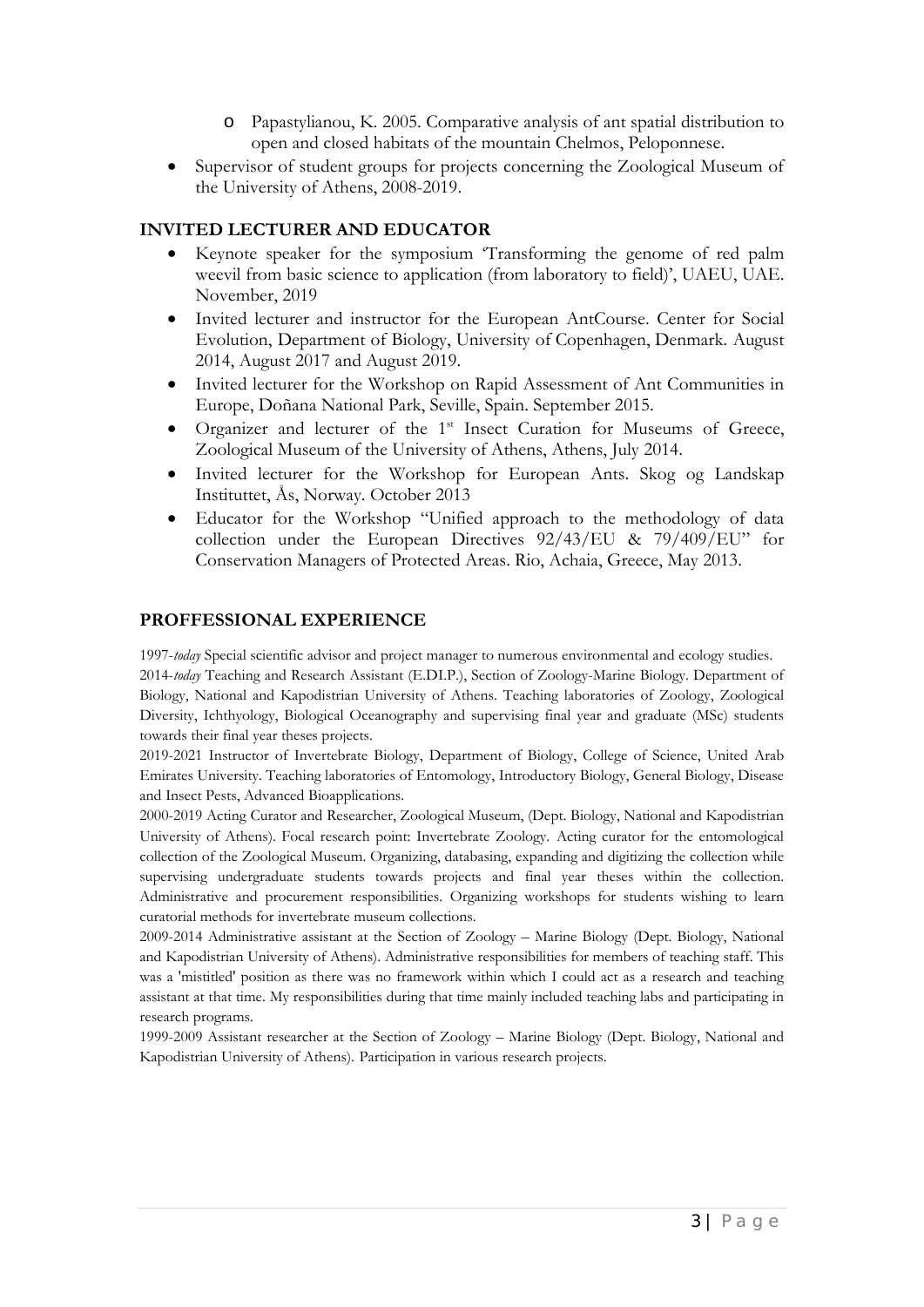| Date: from     | $2012$ , July                                                                 |  |  |
|----------------|-------------------------------------------------------------------------------|--|--|
| to             | 2018, December                                                                |  |  |
| Location       | Athens, Attiki, Greece                                                        |  |  |
| Client/Company | The Hellenic American Union/The University of Michigan                        |  |  |
| Description    | External Examiner                                                             |  |  |
|                | Acting as an English oral and written test examiner for the BCCE, ECCE, ALCE, |  |  |
|                | ECPE and MET exams administered by the HAU. The overall process is            |  |  |
|                | administered on behalf of the University of Michigan (The English Language    |  |  |
|                | Institute Testing and Certification Division; now Cambridge Michigan Language |  |  |
|                | Assessments).                                                                 |  |  |

| Date: from     | $1997$ , July                                                                          |  |  |
|----------------|----------------------------------------------------------------------------------------|--|--|
| to             | 2016, December                                                                         |  |  |
| Location       | Athens, Attiki, Greece                                                                 |  |  |
| Client/Company | $Ge\Omega$ <i>Agri</i>                                                                 |  |  |
| Description    | Managing Director - Project Manager                                                    |  |  |
|                | $Ge\Omega$ Agri is a consultancy agency specializing in agricultural and environmental |  |  |
|                | development. The agency provides assistance in the preparation and                     |  |  |
|                | implementation of agricultural and environmental related projects in the domestic      |  |  |
|                | market.                                                                                |  |  |

| Date: from     | 2003, February                                                                                                                                                                                                                                                                                                                                                                                                                                                                                               |  |
|----------------|--------------------------------------------------------------------------------------------------------------------------------------------------------------------------------------------------------------------------------------------------------------------------------------------------------------------------------------------------------------------------------------------------------------------------------------------------------------------------------------------------------------|--|
| to             | 2012, December                                                                                                                                                                                                                                                                                                                                                                                                                                                                                               |  |
| Location       | Athens, Attiki, Greece/ Brussels, Belgium                                                                                                                                                                                                                                                                                                                                                                                                                                                                    |  |
| Client/Company | $Ge\Omega$ <i>Agri</i> / The Panhellenic Union of Winchtrawl Fishermen                                                                                                                                                                                                                                                                                                                                                                                                                                       |  |
| Description    | Consultant<br>Consultancy on issues relating to the reform of the Common Fisheries Policy of<br>the European Union on behalf of the PUWF. Responsibilities included:<br>Attending meetings of the Fisheries Commission of the EU (Brussels).<br>❖<br>Attending meetings with governmental officers on the reform of CFP.<br>❖<br>Reporting to the administration of PUWF<br>❖<br>Strategic planning on behalf of PUWF<br>❖<br>❖<br>Communication management between union members from around the<br>country |  |

| Date: from     | 2003, January                                                                  |  |  |  |
|----------------|--------------------------------------------------------------------------------|--|--|--|
| to             | 2004, September                                                                |  |  |  |
| Location       | Athens, Attiki, Greece                                                         |  |  |  |
| Client/Company | SENSE (Society for the Environment and Sustainability on Earth -               |  |  |  |
|                | NGO                                                                            |  |  |  |
| Description    | Consultant                                                                     |  |  |  |
|                | SENSE was an established NGO specializing in rural development. Funding of     |  |  |  |
|                | the NGO's projects came mainly from the Hellenic's Ministry of Foreign Affairs |  |  |  |
|                | Aid Department (otherwise known as Hellenic Aid) and EU regional programmes    |  |  |  |
|                | for international development. As one of the founding members of SENSE,        |  |  |  |
|                | responsibilities included:                                                     |  |  |  |
|                | Office organization and administrative assistance<br>❖                         |  |  |  |
|                | ❖<br>Co-ordination of communication with other members and respective NGOs     |  |  |  |
|                | in developing countries for rapid project appraisal                            |  |  |  |
|                | Information retrieval for regional projects overseas<br>❖                      |  |  |  |
|                | ❖<br>Project formulation and organization of implementation                    |  |  |  |
|                | ❖<br>Tender preparation                                                        |  |  |  |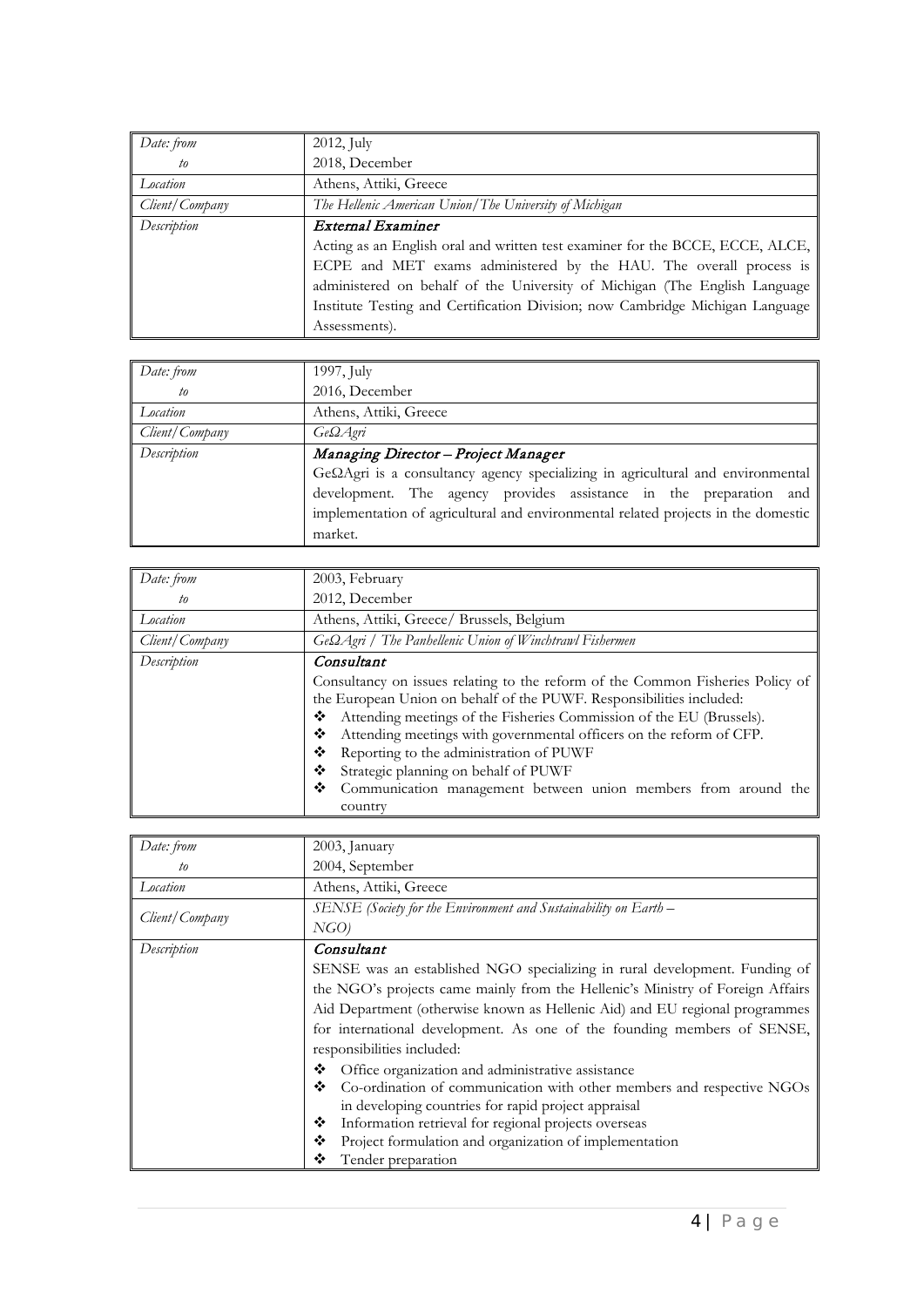| Date: from     | 2003, January                                                                                                                                                                                                                                                                                                                                                                                                                                                                                                                                                                                                                                                                                                                                                                                                                                                                                          |  |  |
|----------------|--------------------------------------------------------------------------------------------------------------------------------------------------------------------------------------------------------------------------------------------------------------------------------------------------------------------------------------------------------------------------------------------------------------------------------------------------------------------------------------------------------------------------------------------------------------------------------------------------------------------------------------------------------------------------------------------------------------------------------------------------------------------------------------------------------------------------------------------------------------------------------------------------------|--|--|
| to             | 2003, June                                                                                                                                                                                                                                                                                                                                                                                                                                                                                                                                                                                                                                                                                                                                                                                                                                                                                             |  |  |
| Location       | Athens, Greece / Brussels, Belgium / Montreal, Canada                                                                                                                                                                                                                                                                                                                                                                                                                                                                                                                                                                                                                                                                                                                                                                                                                                                  |  |  |
|                | University of Athens / The EU Presidency / Ministry of Environment,                                                                                                                                                                                                                                                                                                                                                                                                                                                                                                                                                                                                                                                                                                                                                                                                                                    |  |  |
| Client/Company | Planning and Public Works / EU Commission / The Secretariat of the<br>Convention on Biological Diversity                                                                                                                                                                                                                                                                                                                                                                                                                                                                                                                                                                                                                                                                                                                                                                                               |  |  |
|                |                                                                                                                                                                                                                                                                                                                                                                                                                                                                                                                                                                                                                                                                                                                                                                                                                                                                                                        |  |  |
| Description    | Consultant - Administrator<br>Responsibilities included:                                                                                                                                                                                                                                                                                                                                                                                                                                                                                                                                                                                                                                                                                                                                                                                                                                               |  |  |
|                |                                                                                                                                                                                                                                                                                                                                                                                                                                                                                                                                                                                                                                                                                                                                                                                                                                                                                                        |  |  |
|                | Drafting of EU working papers and resolutions relating to the CBD.<br>❖<br>Greek national reporting on thematic areas relating to biodiversity.<br>❖<br>Administrative tasks in organizing EU Coordination meetings prior to<br>❖<br>the SBSTTA 8 meeting in Montreal.<br>Cooperation with the Secretariat of the CBD for organizing the<br>❖<br>meetings in Montreal. Procurement of office material in collaboration<br>with the Greek Embassy based at ICAO, Montreal.<br>Participation in Coordination meetings in Brussels in preparation of EU<br>❖<br>positions and policy targeting biodiversity.<br>Preparation of Ministerial speech for UNEP meeting in Nairobi.<br>❖<br>Participation in workshops reviewing issues of biodiversity. Preparation<br>❖<br>of reports for the Ministry of Environment.<br>❖<br>Communication with the Commission for appraisal of Member State<br>positions. |  |  |

| Date: from     | 2001, February                                                                                                                                                                                                                                                                                                                                                                                                                                                                                                                                                                                                                                                                                                                                                                                                                                                                                                                                                                                                                                                                                               |  |  |
|----------------|--------------------------------------------------------------------------------------------------------------------------------------------------------------------------------------------------------------------------------------------------------------------------------------------------------------------------------------------------------------------------------------------------------------------------------------------------------------------------------------------------------------------------------------------------------------------------------------------------------------------------------------------------------------------------------------------------------------------------------------------------------------------------------------------------------------------------------------------------------------------------------------------------------------------------------------------------------------------------------------------------------------------------------------------------------------------------------------------------------------|--|--|
| to             | 2004, September                                                                                                                                                                                                                                                                                                                                                                                                                                                                                                                                                                                                                                                                                                                                                                                                                                                                                                                                                                                                                                                                                              |  |  |
| Location       | Athens, Attiki, Greece                                                                                                                                                                                                                                                                                                                                                                                                                                                                                                                                                                                                                                                                                                                                                                                                                                                                                                                                                                                                                                                                                       |  |  |
| Client/Company | Vakakis International S.A.                                                                                                                                                                                                                                                                                                                                                                                                                                                                                                                                                                                                                                                                                                                                                                                                                                                                                                                                                                                                                                                                                   |  |  |
| Description    | Recruitment Officer                                                                                                                                                                                                                                                                                                                                                                                                                                                                                                                                                                                                                                                                                                                                                                                                                                                                                                                                                                                                                                                                                          |  |  |
|                | The company is a Greek-based consultancy agency specialising on Agricultural,<br>Environmental and Rural Development. The main client is the European Union<br>with aid programs such as Tacis, Phare, EDF, as well as international aid<br>institutions and organisations such as the World Bank, FAO, and others.<br>Responsibilities included:<br>❖<br>Organising a Consultant List filing system of about 3,500 CVs (constantly<br>increasing).<br>Tailoring of CVs according to project needs.<br>❖<br>Upgrading the company's registration form.<br>❖<br>Upgrading an old Access 2.0 database to Access 2000 database based on the<br>❖<br>company's registration form.<br>Communicating with the experts in order to update their registry as well as<br>❖<br>specific communication towards contract signing for overseas projects.<br>Internet use for information retrieval related to past, on-going and future<br>❖<br>projects.<br>In addition, duties included:<br>❖<br>Aspects of tender preparation.<br>❖<br>Project management.<br>Administrative issues.<br>❖<br>Office organisation.<br>❖ |  |  |

| Date: from     | 1999, January                                                                     |
|----------------|-----------------------------------------------------------------------------------|
|                | 1999, May                                                                         |
| Location       | Ilford Road, Newcastle upon Tyne, UK                                              |
| Client/Company | Accutrans                                                                         |
| Description    | Translation work on behalf of Accutrans customers (English - Greek translations). |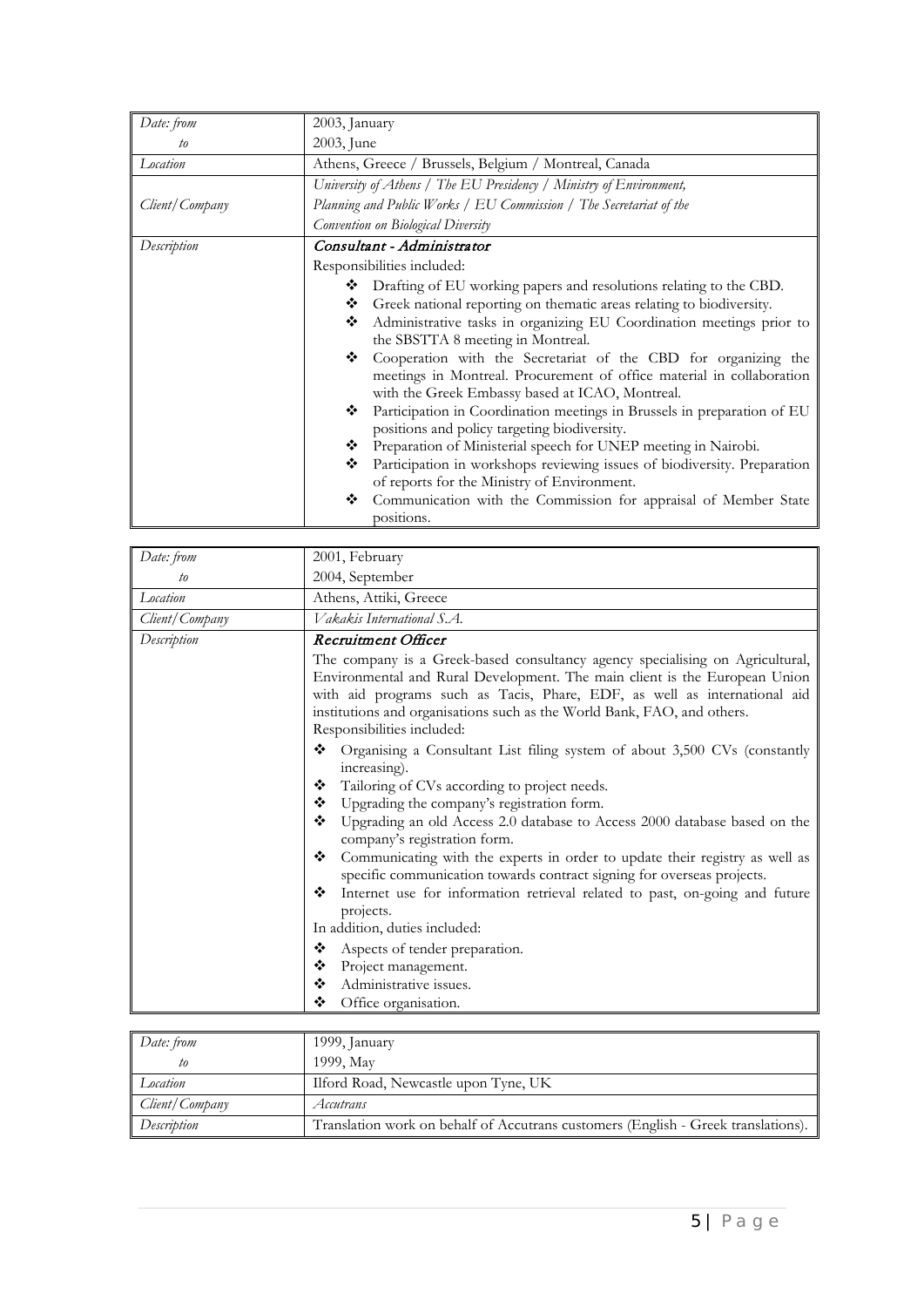## **FUNDED RESEARCH PROGRAMS**

- Principal Investigator: Invasive ants in a human-induced environment. Awarded grant, SURE+ Program, UAEU [49750 AED = 11900€]. 2019-2020.
- Project Manager: Assessment of a novel pest insect eradication product. Hellafarm Ltd. 2015.
- Data Manager: LifeWatchGreece Research Infrastructure (LWG RI). Hellenic Center for Marine Research/General Secretariat for Research and Technology, 2014-2015.
- Consultant: Biodiversity study in the area of 'Eleftherios Venizelos' airport. University of Patras – International Airport of Athens Inc., 2007 -2008.
- Consultant: Ecological, genetic and morphological diversification models of fauna on fragmented alpine ecosystems. Ministry of Education/'Pythagoras II' Program, 2006-2008
- Project Manager: Ecology and foraging behavior of the genus *Messor* ants in Mediterranean ecosystems of Greece. Ministry of Education/'Heraclitus' Program, 2004-2009
- Consultant: Recording of the ground fauna biodiversity of the National Marine Park of Alonissos and N. Sporades, and production of relevant informative material. Ministry of Environment/Special Fund for the Implementation of Regulatory and Civic Planning, 2003-2004
- Consultant: Recording and surveying of fauna species Production of informative and sensitizing material for the fauna of Mt. Chelmos. Ministry of Environment/Special Fund for the Implementation of Regulatory and Civic Planning, 2003-2004
- Consultant: Study of forest fire influence to the ground-dwelling fauna of alpine forest ecosystems of mountain Taygetos. Special Account for Research Grants (S.A.R.G.), University of Athens, 1999-2000

# **Studies concerning species and protected area management**

- Consultant and Project Manager: Monitoring of protected invertebrate species within the Sperchios Valley, NATURA 2000 site. Ministry of Environment, Energy and Climate Change/European Economic Area Grants/University of Athens/ Special Account for Research Grants (S.A.R.G.), 2015-2017.
- Consultant: Monitoring of protected invertebrate species within the Milos quarries. S&B Industrial Minerals/Imerys, 2015-2016.
- Consultant: Monitoring of protected invertebrate species for the Mt. Oiti Management Body. Ministry of Environment, Energy and Climate Change/University of Athens/ Special Account for Research Grants (S.A.R.G.), 2014-2016.
- Head of Consultants Project Manager: Monitoring of protected invertebrate species for the Pamvotida Lake Management Body. Ministry of Environment, Energy and Climate Change/ Argyropoulos & Partners Co., 2014-2015
- Consultant: Monitoring of protected species in National Parks and Protected Areas. Ministry of Environment, Energy and Climate Change/University of Athens/ Special Account for Research Grants (S.A.R.G.), 2014-2015
- Consultant: Input for the preparation on management plans for the areas of Skouli & Alikos river - St. Sozomenos in Cyprus. Ministry of Agriculture, Cyprus/Dept. of Environment, 2006 -2007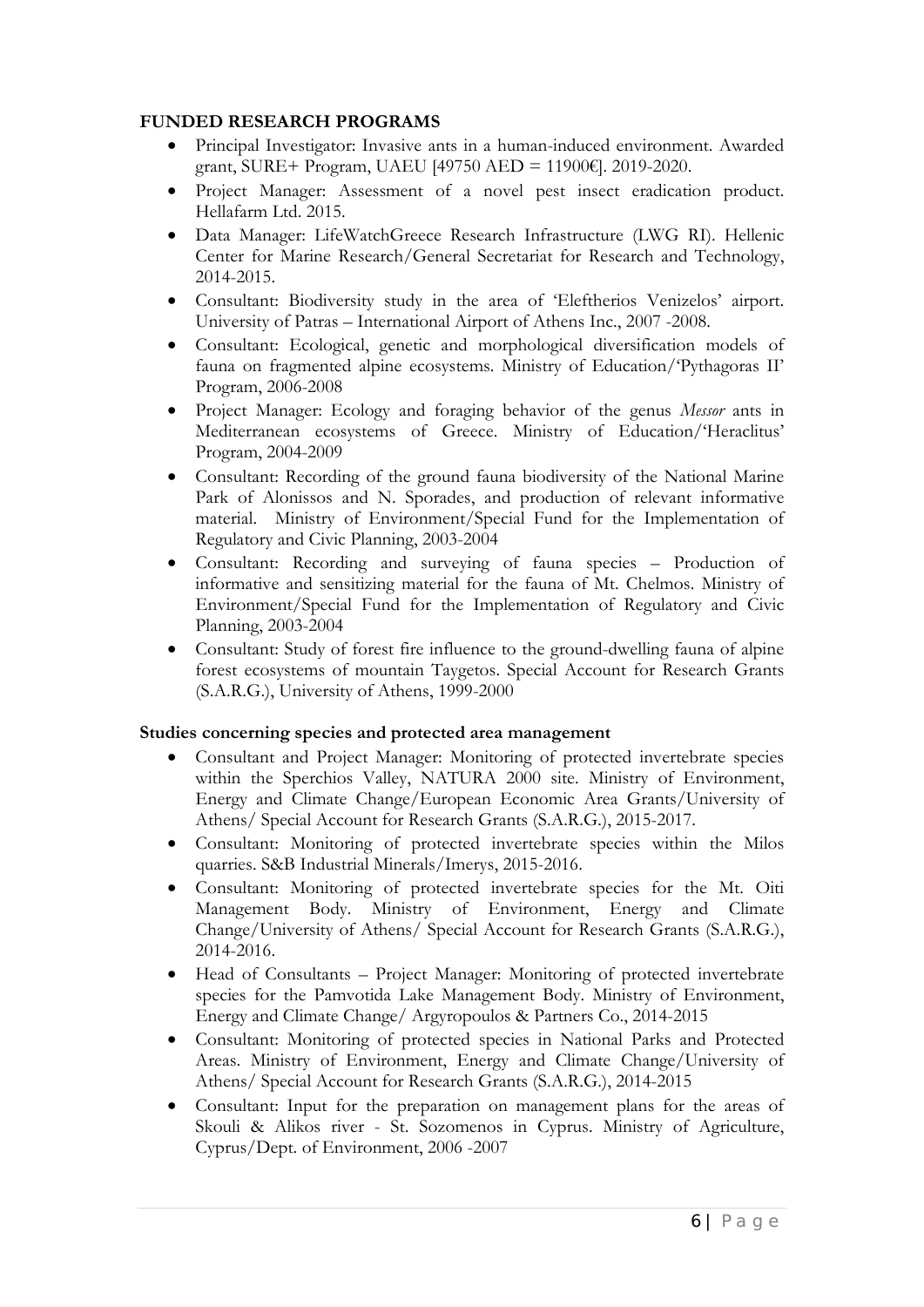• Consultant – Administrator: Administrative assistance towards the implementation of the Convention on Biological Diversity in Greece. Ministry of Environment, 2005

#### **Databases, European research networks, Collection management, Guides**

- Supervisor: The entomological collection of the UAEU. Specify 6.7 software. 2019-2021
- Supervisor: The myrmecological collection of the ZMUA. Specify 6.5 software. 2015-2019
- The Ants of the Middle East. Scratchpads.eu site. 2019-*today*
- The Ants of Greece. Scratchpads.eu site. 2014-*today*
- Input for the Greek Fauna Database. Hellenic Zoological Society, 2002-*today*
- Updating and republishing the Red Data Book of Endangered Animals of Greece. National Environment Program/Hellenic Zoological Society, 2008
- BioCASE, a Biological Collection Access Service for Europe. EC/DG XII, 2002- 2005
- Recording, preservation, classification and presentation of the Zoological Museum material. Ministry of Environment/Special Fund for the Implementation of Regulatory and Civic Planning, 2003-2004

#### **PUBLICATIONS**

#### **Papers in Journals after Peer Review**

- **Georgiadis C.**, Tsiakiris R., Stara K., Memtsas G., Petsopoulos D., Bataka A., Legakis A., Avtzis D.N. (*submitted*). The myrmecofauna (Hymenoptera: Formicidae) of the sacred trees of Ipeiros (NW Greece). *Check List.*
- Kalaentzis, K.; Kazilas, C.; Demetriou, J.; Koutsoukos, E.; Avtzis, D.N.; **Georgiadis, C**. (2021). Alientoma, a Dynamic Database for Alien Insects in Greece and Its Use by Citizen Scientists in Mapping Alien Species. *Insects*, 12: 1101. <https://doi.org/10.3390/insects12121101>
- Demetriou, J., Kalaentzis, K., Kazilas, C., Koutsoukos, E., Avtzis, D. N., & **Georgiadis, C.** (2021). Revisiting the non-native insect fauna of Greece: Current trends and an updated checklist. *NeoBiota*, 65: 93.
- **Georgiadis, C.** (2019). Towards a National Network of Entomological Collections in Greece. *Entomologia Hellenica*. 28(2), 17-24. DOI: 10.12681/eh.20579
- Marrone, F., M. Arculeo, **C. Georgiadis** & F. Stoch. (2019). On the non-malacostracan crustaceans (Crustacea: Branchiopoda, Copepoda, Ostracoda) from the inland waters of Fthiotida (Greece). *Biogeographia – The Journal of Integrative Biogeography* 34: 87-99. DOI: 10.21426/B634043868
- Salata, S., **Georgiadis, C.** & Borowiec, L. (2019). Invasive ant species (Hymenoptera: Formicidae) of Greece and Cyprus. *North-Western Journal of Zoology*. 15(1): 13-23.
- Perdikaris, C., Konstantinidis, E., **Georgiadis, C.** & Kouba, A. (2017). Freshwater crayfish distribution update and maps for Greece: combining literature and citizen-science data. *Knowledge and management of aquatic ecosystems.* 418: 51. https://doi.org/10.1051/kmae/2017042
- Perdikaris, C. & **Georgiadis, C.** (2017). Range expansion of the narrow-clawed crayfish (*Astacus leptodactylus* sensu lato) and noble crayfish (*Astacus astacus* L.) in the southwestern Balkans: a case of 'forced' syntopy. *North-Western Journal of Zoology*, 13(1): 18-26.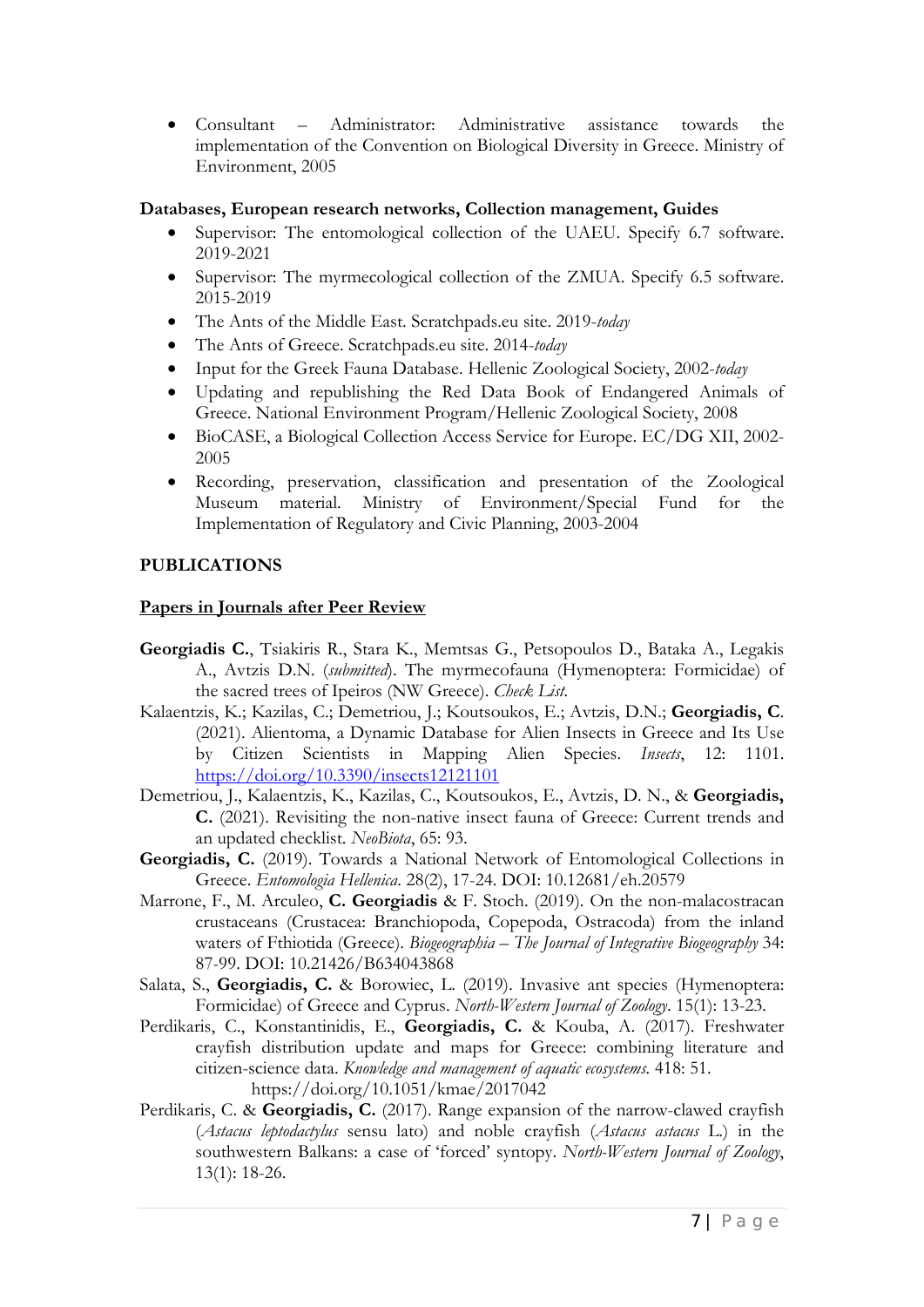- Seifert, B., A. Buschinger, A. Aldawood, V. Antonova, H. Bharti, L. Borowiec, W. Dekoninck, D. Dubovikoff, X. Espadaler, J. Flegr, **C. Georgiadis**, J. Heinze, R. Neumeyer, F. Ødegaard, J. Oettler, A. Radchenko, R. Schultz, M. Sharaf, J. Trager, A. Vesnić, M. Wiezik, H. Zettel (2016). Banning paraphylies and executing Linnaean taxonomy is discordant and reduces the evolutionary and semantic information content of biological nomenclature. *Insectes Sociaux (International Journal for the Study of Social Arthropods)*, 63(2): 237-242. DOI 10.1007/s00040-016-0467-1
- **Georgiadis, C.** & Trager, J.C. (2015). Myrmecology: is it the correct term? *Parnassiana Archives*, 3: 7-10.

#### **Chapters in Books**

- Triantis KA, Kougioumoutzis K, Legakis A, Anastasiou I, Andriopoulos P, **Georgiadis C.,** Lymberakis P, Oikonomou A, Probonas N, Proios K, Spaneli V, Simaiakis SM, Trichas A, Trigas P, Vardinoyannis K, Sfenthourakis S. (2018). The zoogeographic regions of the Aegean Sea: A multi-taxon approach. In: Biogeography and Biodiversity of the Aegean. In honor of Prof. Moysis Mylonas. Publisher: Broken Hill Publishers Ltd, 279-290 pp.
- The Glow of Earth (World contest of wildlife photography: best photos of the past 20 years), 2005. ISBN: 9789608876507, Polaris Publishers, Athens. 224pp. [in greek]. (Scientific editorship of translated book).
- Animal Life: The Definitive Visual Guide to Animals and Their Behaviour, C. Uhlenbroek (editor), 2009. ISBN: 978-960-6829-08-6, Polaris Publishers, Athens. 512pp. [in greek]. (Scientific editorship of translated book).

# **In preparation**

- Avtzis D.N., Tsiakiris R., Stara K., **Georgiadis C.** (*in preparation*). Metapopulation analysis of ants related to sacred trees in NW Greece.
- **Georgiadis, C**., Saligina, C. & Legakis, A. (*in preparation*). Morphometry based review of the *Aenictus rhodiensis* Menozzi, 1936 complex group (Hymenoptera: Formicidae).
- **Georgiadis, C**. & Legakis, A. (*in preparation*). Seasonal variation of carry load composition in the harvesting ants of the genus *Messor* (Hymenoptera: Formicidae) in a typical Mediterranean habitat.
- **Georgiadis, C**., Fostini, K. & Legakis, A. (*in preparation*). First records of *Leptanilla* (Hymenoptera: Formicidae) species from Crete and Ikaria, Greece.

#### **Editorship for Books of Abstracts**

- Giannatos, G., Banea, O., Hatlauf, J., Sillero-Zubiri, C., **Georgiadis, C.**, Legakis, A. (2018). Proceedings of the 2nd International Jackal Symposium, Marathon Bay, Attica Greece 2018
- Pafilis, P., **Georgiadis, C.** & Legakis, A. (eds.). 2012. Book of Abstracts. 12th International Congress on The Zoogeography and Ecology of Greece and Adjacent Regions (12th IZCEGAR), Athens, Greece. 18-22 June 2012.

# **Academic Publications (Theses)**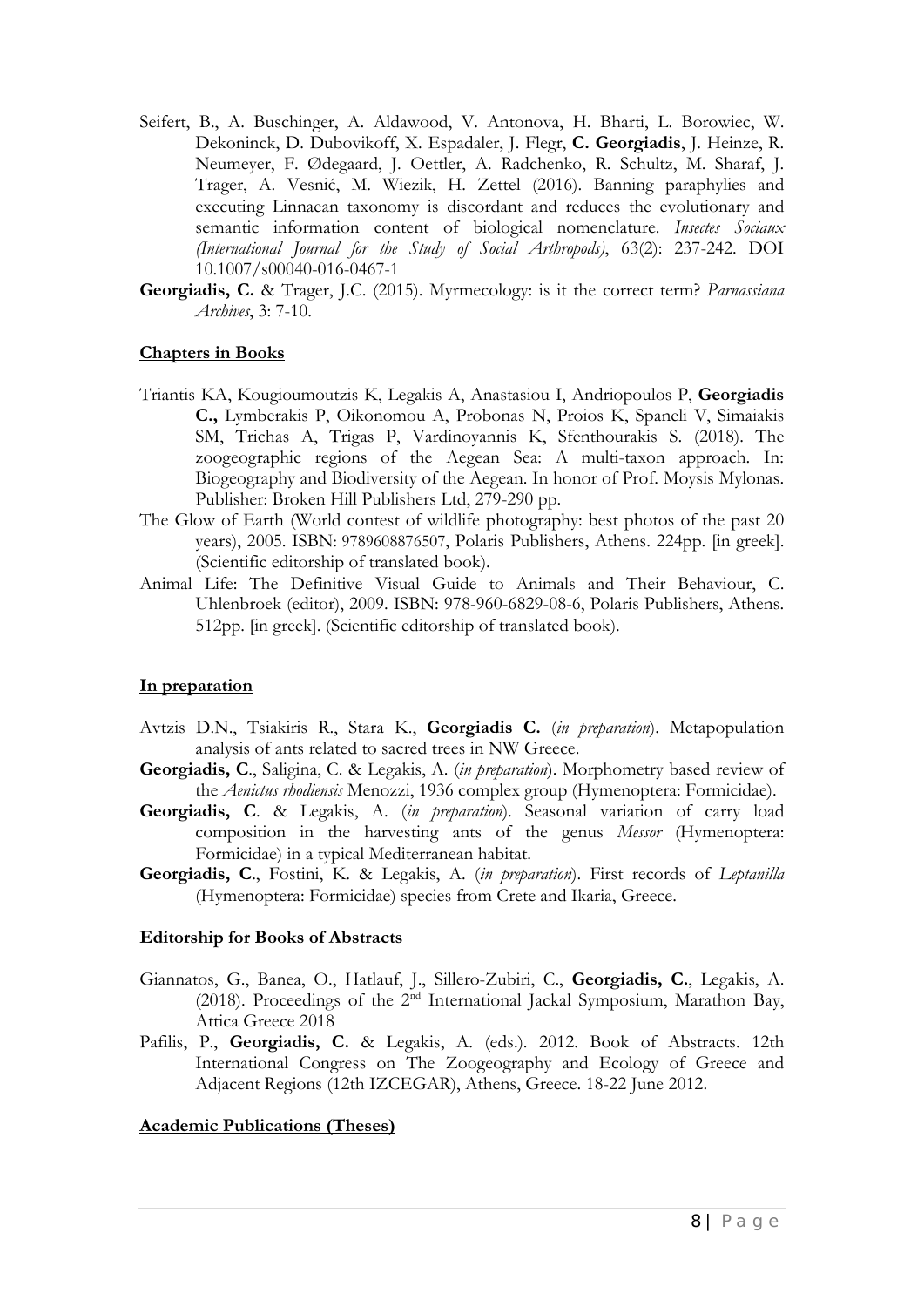- Georgiadis, C. 2013. Ecology and foraging behavior of the genus *Messor* ants in Mediterranean ecosystems of Greece. PhD Thesis, University of Athens, Athens, Greece.
- Georgiadis, C. 2001. Spatial distribution of wood ant (*Formica rufa*) nests in the NE UK, Postgraduate thesis (MSc). University of Newcastle upon Tyne, UK.
- Georgiadis, C. 1999. Comparative study on insect aerodynamics, Final year thesis (BSc Hons). University of Newcastle upon Tyne, UK.
- **Reviewer for:** Entomologia Hellenica (Sec. Ed.), MDPI, Archives of Zoological Studies (BoE), LEB (BoE), Biharian Biologist, Hellenic Plant Protection Journal, Parnassiana Archives, Limnologia, International Journal of Ecology

#### **Scientific books and notes**

Participation to the Laboratory Exercises Guide of the 'Animal Diversity' Module, 2005, 200 pp.

#### **Database management**

- Manager of the Specify 6.6 database used for the needs of the entomological (and not only) collection of the Zoological Museum. Communication with the developers and trainers from the University of Kansas. Providing training to students wishing to assist in data entry and verification of the specimens.
- Administration of the website Ants of Greece based on the Scratchpads (former VIBRANT) platform. Curation of references providing information of the taxonomy and Hellenic biogeography of the ants of Greece.
- Reference database for the ants of Greece. It includes 568 publications/references for the Greek fauna especially noting ants. Software: Endnote.
- Electronic identification key for the ants of Greece. It includes the taxonomy (incl. morphological data), identification key, data on the biology, ecology, distribution and bibliography on the known species of Greek ants. Software: Linnaeus II (ETI).

# **CONFERENCE ANNOUNCEMENTS**

# **INTERNATIONAL**

- Demetriou, J., Georgiadis, C. (2019) The historical collection of Greek Mutillidae at the ZMUA: status and current taxonomy. Proceedings of the International Congress on the Zoogeography and Ecology of Greece and Adjacent Regions 14: 40.
- Arvanitidis, C., … Georgiadis, C., et al. (2015) LifeWatchGreece: Construction and operation of the national Research Infrastructure in the framework of the LifeWatch ESFRI. In: Poulakakis N., Antoniou, A., Karameta, E., Psonis, N., Vardinoyannis K. (eds) 2015. Abstracts of the International Congress on the Zoogeography and Ecology of Greece and Adjacent Regions, 13<sup>th</sup> ICZEGAR, 7-11October 2015, Irakleio, Crete, Greece. Hellenic Zoological Society, 203 pages., p. 17.
- Faulwetter, S., … Georgiadis, C., … et al. (2015) Digging for gold: data archaeology in the framework of the LifeWatchGreece infrastructure. In: Poulakakis N., Antoniou, A., Karameta, E., Psonis, N., Vardinoyannis K. (eds) 2015. Abstracts of the International Congress on the Zoogeography and Ecology of Greece and Adjacent Regions, 13<sup>th</sup> ICZEGAR, 7-11October 2015, Irakleio, Crete, Greece. Hellenic Zoological Society, 203 pages., p. 31.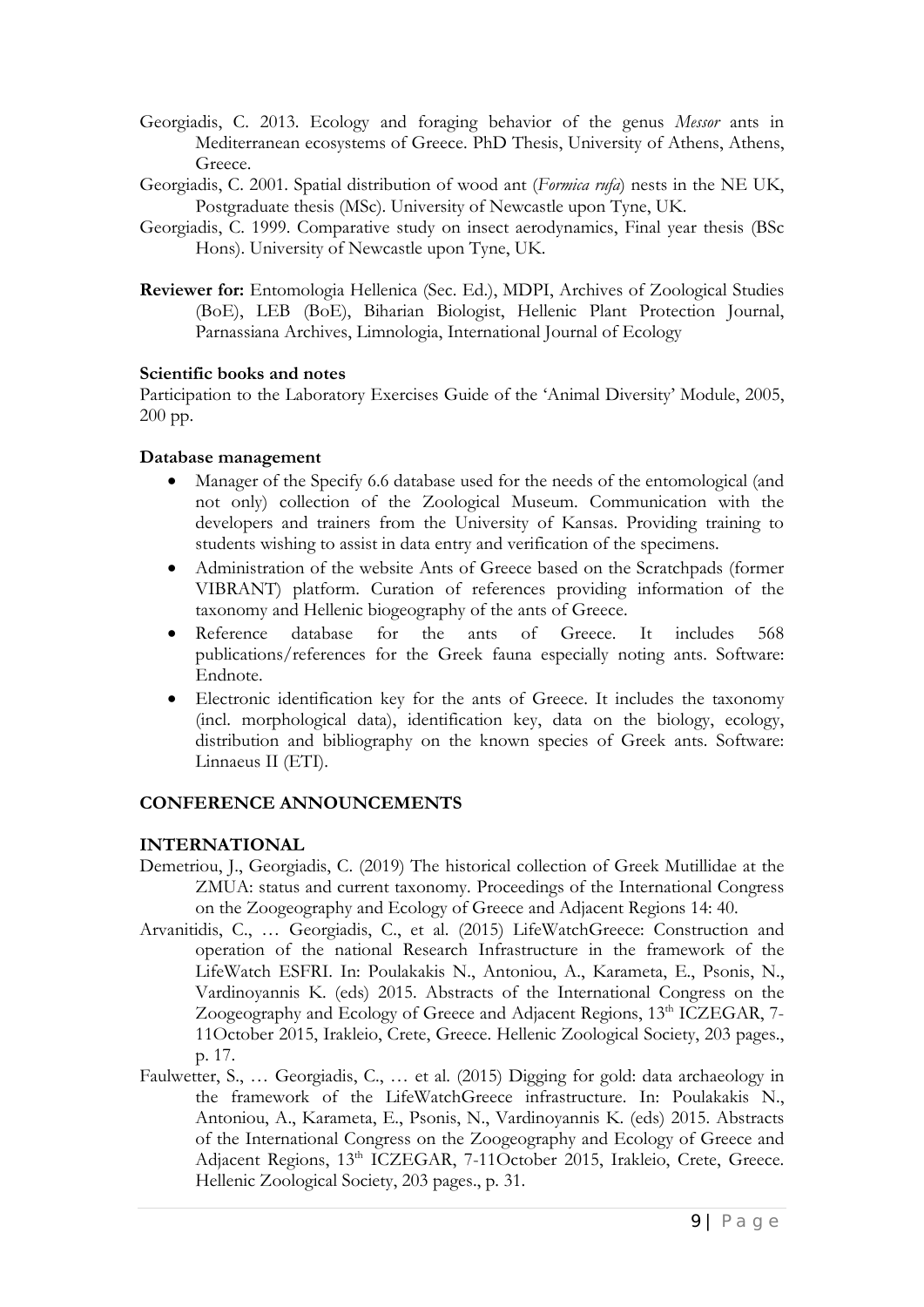- Georgiadis, C., Sakellariou, E. & Legakis, A. (2015) Testing basic island biogeography theory using ants in an urban environment. In: Poulakakis N., Antoniou, A., Karameta, E., Psonis, N., Vardinoyannis K. (eds) 2015. Abstracts of the International Congress on the Zoogeography and Ecology of Greece and Adjacent Regions, 13<sup>th</sup> ICZEGAR, 7-11October 2015, Irakleio, Crete, Greece. Hellenic Zoological Society, 203 pages., p. 36.
- Vaiou, A., Georgiadis, C. & Legakis, A. (2015) A preliminary morphology based review of the genus *Pheidole* (Hymenoptera: Formicidae) in Greece. In: Poulakakis N., Antoniou, A., Karameta, E., Psonis, N., Vardinoyannis K. (eds) 2015. Abstracts of the International Congress on the Zoogeography and Ecology of Greece and Adjacent Regions, 13<sup>th</sup> ICZEGAR, 7-11October 2015, Irakleio, Crete, Greece. Hellenic Zoological Society, 203 pages., p. 82.
- Bibika, M., Georgiadis, C. & Legakis, A. (2015) Ant biogeography of Andros island. In: Poulakakis N., Antoniou, A., Karameta, E., Psonis, N., Vardinoyannis K. (eds) 2015. Abstracts of the International Congress on the Zoogeography and Ecology of Greece and Adjacent Regions, 13<sup>th</sup> ICZEGAR, 7-11October 2015, Irakleio, Crete, Greece. Hellenic Zoological Society, 203 pages., p. 96.
- Vaiou, A., Georgiadis, C. & Legakis, A. (2015) Intraspecific aggression in the locally widespread ant species *Lepisiota frauenfeldi* (Mayr, 1855). In: Poulakakis N., Antoniou, A., Karameta, E., Psonis, N., Vardinoyannis K. (eds) 2015. Abstracts of the International Congress on the Zoogeography and Ecology of Greece and Adjacent Regions, 13<sup>th</sup> ICZEGAR, 7-11October 2015, Irakleio, Crete, Greece. Hellenic Zoological Society, 203 pages., p. 188.
- Stylianidi, N., Georgiadis, C., Kozompoli, G., Bibika., M., Legakis, A. & Nash, D. (2014) Zoogeography of ants on the Aegean Islands.  $17<sup>th</sup>$  Congress of the IUSSI,  $13-18$ July 2014, Cairns, Queensland, Australia. Book of Abstracts, p. 277.
- Georgiadis, C., Doukoudaki, E., Fostini, K., Andriopoulos, P., Anastasiou, I. & Legakis, A. (2013) Biogeographical analysis of Cretan (Greece) myrmecofauna. 5<sup>th</sup> Central European Workshop of Myrmecology, Innsbruck, Austria. 5-8 September 2013. In: Schlick‐Steiner B.C., Arthofer W., Steiner F.M. (eds.): Abstract Book of the 5th Central European Workshop of Myrmecology, p. 51. Published by CEWM 2013 Organising Committee, Innsbruck, Austria.
- Georgiadis, C., Spyropoulos, S., Andriopoulos, P. & Legakis, A. (2013) Current aspects of ant biogeography in Greece. 5<sup>th</sup> Central European Workshop of Myrmecology, Innsbruck, Austria. 5-8 September 2013. In: Schlick‐Steiner B.C., Arthofer W., Steiner F.M. (eds.): Abstract Book of the 5th Central European Workshop of Myrmecology, p. 76. Published by CEWM 2013 Organising Committee, Innsbruck, Austria.
- Stylianidi, N., Georgiadis, C. & Legakis A. (2012) Effects of Mediterranean wild -fire on ant assemblages (Hymenoptera: Formicidae) in *Abies* forests. 12th International Congress on The Zoogeography and Ecology of Greece and Adjacent Regions (12th IZCEGAR), Athens, Greece. 18-22 June 2012. Book of Abstracts. Pafilis, P., Georgiadis, C. & Legakis, A. (eds.), pp. 197.
- Spyropoulos, S., Georgiadis, C. & Legakis A. (2012) The development of a digital identification key for the ants (Hymenoptera: Formicidae) of Greece with an annotated electronic catalogue of relevant material. 12th International Congress on The Zoogeography and Ecology of Greece and Adjacent Regions (12th IZCEGAR), Athens, Greece. 18-22 June 2012. Book of Abstracts. Pafilis, P., Georgiadis, C. & Legakis, A. (eds.), pp. 46.
- Fostini, K., Georgiadis, C. & Legakis A. (2012) Variation on ant alate phenology in Crete, Greece. 12th International Congress on the Zoogeography and Ecology of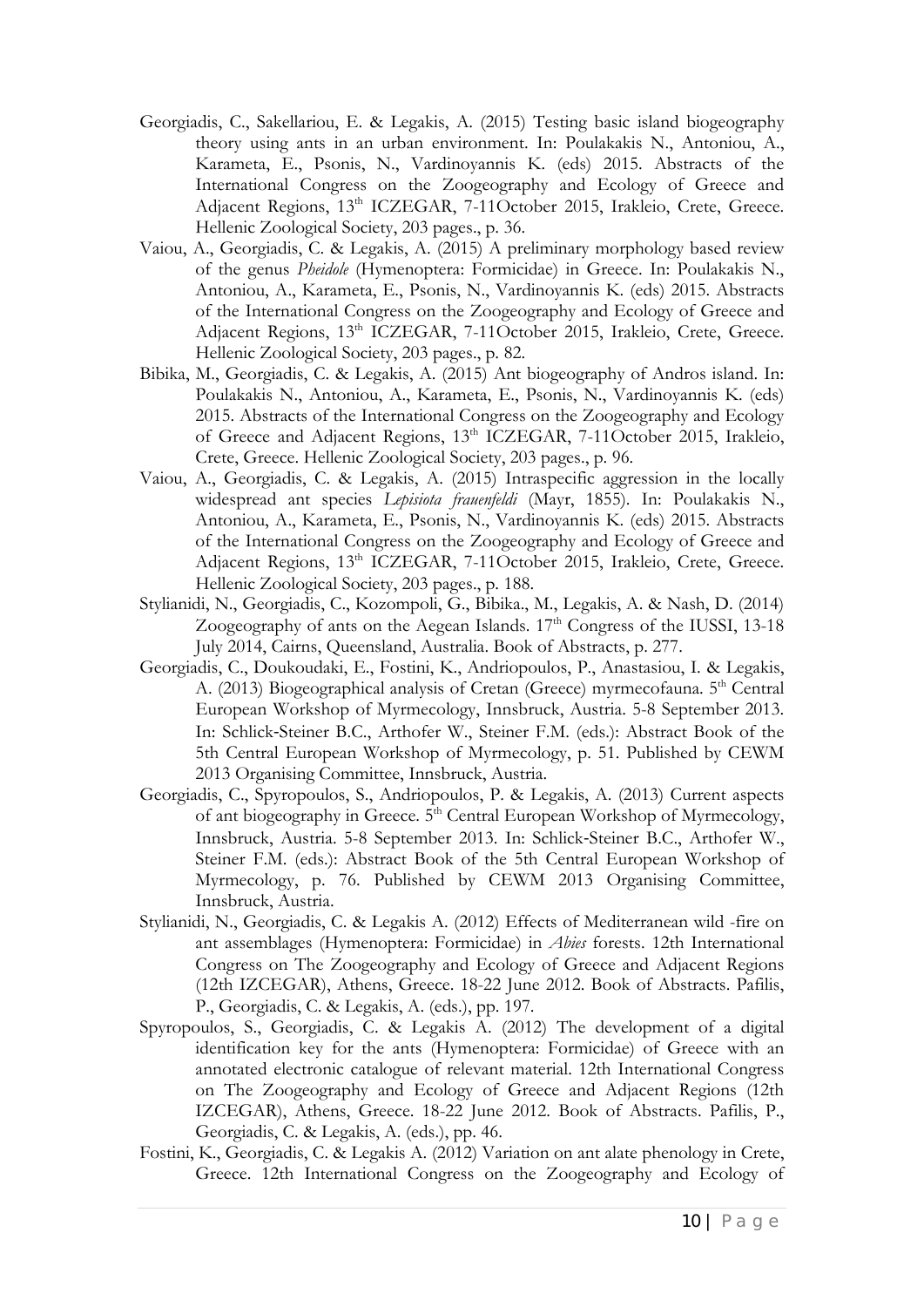Greece and Adjacent Regions (12th IZCEGAR), Athens, Greece. 18-22 June 2012. Book of Abstracts. Pafilis, P., Georgiadis, C. & Legakis, A. (eds.), pp. 46.

- Georgiadis C. & Legakis A. (2006). Foraging strategy of *Messor* (Forel) seed-eating ants in a Mediterranean-type ecosystem. XV Congress IUSSI. Washington DC, 30.7- 4.8.2006. Proceedings, pp. 207-208
- Georgiadis Ch., Fretzagias C. & Hogan P. (2006). The potential use of web -based imagery for biology applications. 10th International Congress on the Zoogeography and Ecology of Greece and Adjacent Regions, Patras, 26 - 30.6.2006.
- Georgiadis Ch. & Legakis A. (2005). Preliminary experiments on the foraging activity of *Messor* ants from Greece. 3rd European Congress on Social Insects, St. Petersbourg, 22-27.8.2005

#### **NATIONAL**

- Georgiadis, C. & Legakis, A. (2017) The entomological collections in Greece: the need for a common goal. In: Lytra, I. & Perdikis, D. (eds).  $17<sup>th</sup>$  National Entomological Congress, 19-22 Sep 2017, Athens. Book of Abstracts, p.34.
- Georgiadis, C., Leonidou, K., Tsipouridou, C. & Legakis, A. (2017). The ant fauna of Cyprus. In: Lytra, I. & Perdikis, D. (eds). 17<sup>th</sup> National Entomological Congress, 19-22 Sep 2017, Athens. Book of Abstracts, p.51.
- Avtzis, D.N., Memtsas, P., Petsopoulos, D., Bataka, A., Stara, K., Tsiakiris, R. & Georgiadis, C. (2016) Sacred trees and guardian ants: Preliminary results of a study in the Ipiros forests.  $8<sup>th</sup>$  Panhellenic Ecology Conference, 20-23 Oct 2016, Thessaloniki. Book of Abstracts, p.148.
- Georgiadis, C., Andriopoulos, A. & Doukoudaki, E. (2014) Biogeographical analysis of Cretan ants. In: Dimitrakopoulos, G. & Kokoris, G. (eds.) 2014. Ecology: Combining systems, scales and research fields.  $7<sup>th</sup>$  Panhellenic Ecology Conference, 9-12 Oct 2014, Mytilini. Book of Abstracts, p.189.
- Kozompoli, P., Bibika, M., Georgiadis, C. & Legakis, A. (2014) Comparative study of the myrmecofauna for two islands of the midaegean pelagic arch. In: Dimitrakopoulos, G. & Kokoris, G. (eds.) 2014. Ecology: Combining systems, scales and research fields. 7<sup>th</sup> Panhellenic Ecology Conference, 9-12 Oct 2014, Mytilini. Book of Abstracts, p.218.
- Saligina, C., Georgiadis, C. & Legakis, A. (2014) Morphological study based on digitized specimens of the unique European ant species of the subfamily Aenictinae from Rhodes. In: Dimitrakopoulos, G. & Kokoris, G. (eds.) 2014. Ecology: Combining systems, scales and research fields. 7<sup>th</sup> Panhellenic Ecology Conference, 9-12 Oct 2014, Mytilini. Book of Abstracts, p.261.
- Georgiadis, C., Sachinoglou, C., Stylianidi, N., Chatzaki, M. & Legakis, A. (2012) Comparative post-fire ecosystem study in *Abies* forest on Mt. Parnitha, using ants and spiders as bioindicators. In: Arianoutsou, M. & Dimitrakopoulos, P. (eds.) 2012. Ecological research in Greece: Trends, Challenges, Applications.  $6<sup>th</sup>$ Panhellenic Ecology Conference, 4-7 Oct. 2012, Athens. Book of Abstracts, p.108.
- Georgiadis, C. & Legakis, A. (2008). Ecological diversification models of ants (Hymenoptera, Formicidae) on fragmented mountainous ecosystems. 4th National Conference 'Current trends of ecological research', Volos, 9-12 October 2008. Book of Abstracts, p. 95.
- Sotiropoulos, K., Eleftherakos, K., Tsaparis, D., Georgiadis, C., Polymeni, R. & Legakis, A. (2006). Metapopulation study of the amphibian *Triturus carnifex macedonicus* and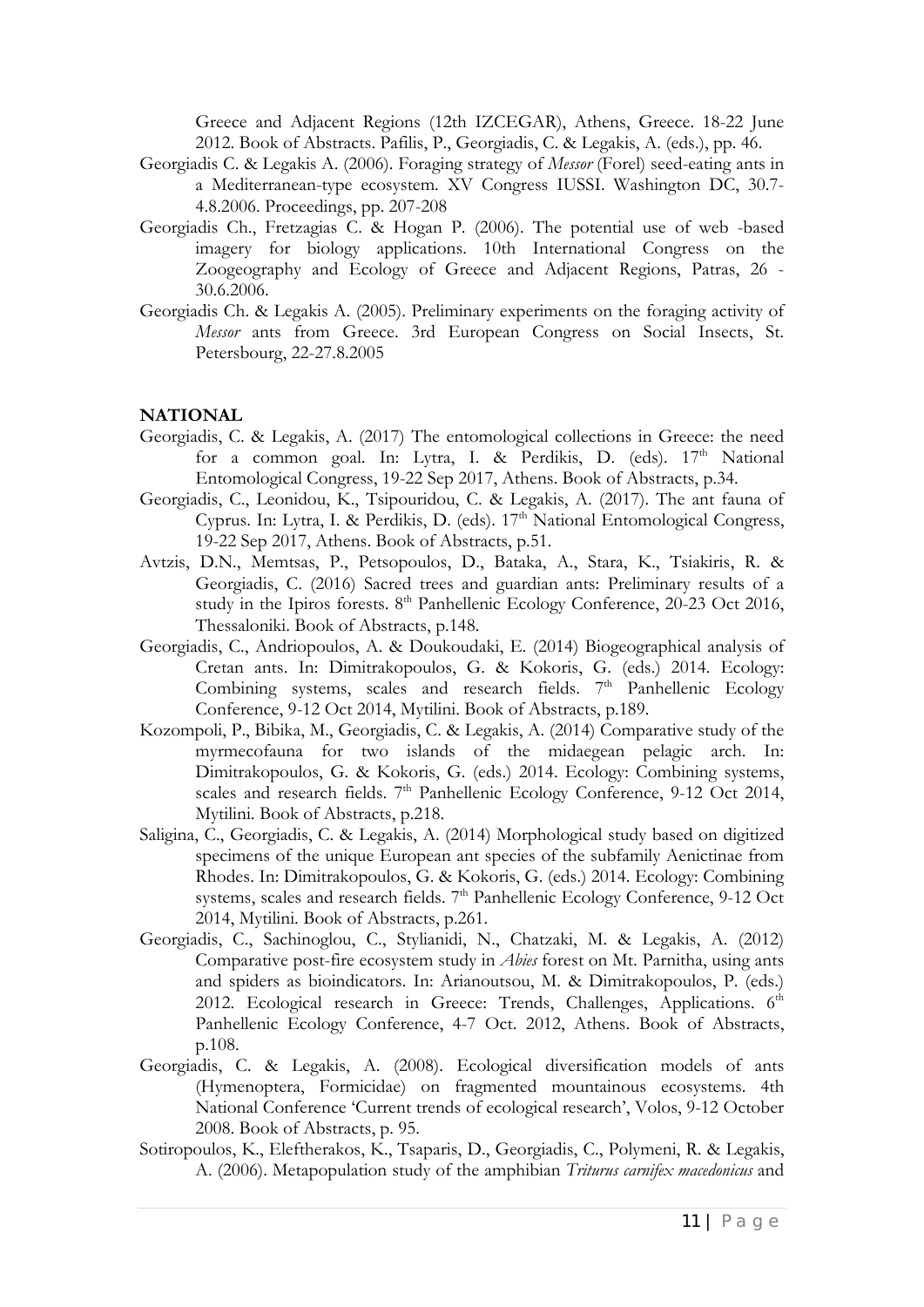*Triturus vulgaris graecus* at central Zagori region: spatial distribution according to subpopulation size. 3rd Convention of the Hellenic Ecological Society & the Hellenic Zoological Society, Ioannina, 16-19 November 2006. Book of Abstracts, p. 201.

# **SCIENTIFIC SOCIETY MEMBERSHIPS**

Member of: Royal Entomological Society (2019-today), Hellenic Zoological Society (Secretary 2008 – *today*, Member of the Board since 2004), Hellenic Ecological Society, Hellenic Entomological Society, International Union for the Study of Social Insects (UK).

# **Conference Organizing Committees**

Member of the organizing committee of the 17<sup>th</sup> Panhellenic Entomological Conference, 19-22 September 2017

Organizer of the 1<sup>st</sup> Scratchpads workshop of Greece, 11-13 May 2015

Organizer of the 1<sup>st</sup> Insect Curation Workshop of Greece, 8 July 2014

Member of the organizing committee for the 2<sup>nd</sup> meeting of the Mediterranean partners of the Fauna Europaea Network.

Member of the organizing committee for the  $10<sup>th</sup>$  International Congress on the Zoogeography and Ecology of Greece and Adjacent Regions.

Member of the organizing committee for the 12<sup>th</sup> International Congress on the Zoogeography and Ecology of Greece and Adjacent Regions.

# **ADMINISTRATIVE EXPERIENCE**

*University of Newcastle upon Tyne, UK*  Member of the Program of Studies Committee, Dept. of Environmental Studies

*University of Athens, Greece* 

Member of the Assembly of the Section of Zoology – Marine Biology Member of the Program of Studies Committee, Dept. of Biology

# **MUSEUM RELATED ACTIVITIES**

Acting Curator of the entomological collection of the Zoological Museum of the University of Athens, 2004-2019

# **Collections management**

- Advanced knowledge of insect systematics and modern collection curation practices
- Experience in insect collecting and specimen preparation/data processing
- Experience in recuration of valuable research specimens
- Experience in species-level identification using primary literature sources
- Experience in standard-compliant digitization (including georeferencing)
- Experience in high-resolution insect specimen imaging
- Experience in the creation of regional checklists or other systematic products
- Evidence of effective verbal and written communication skills communication
- Experience in using organization skills
- Experience in using mentoring skills
- Organization of laboratory and storage areas
- Co-ordination of the maintenance of the invertebrate collections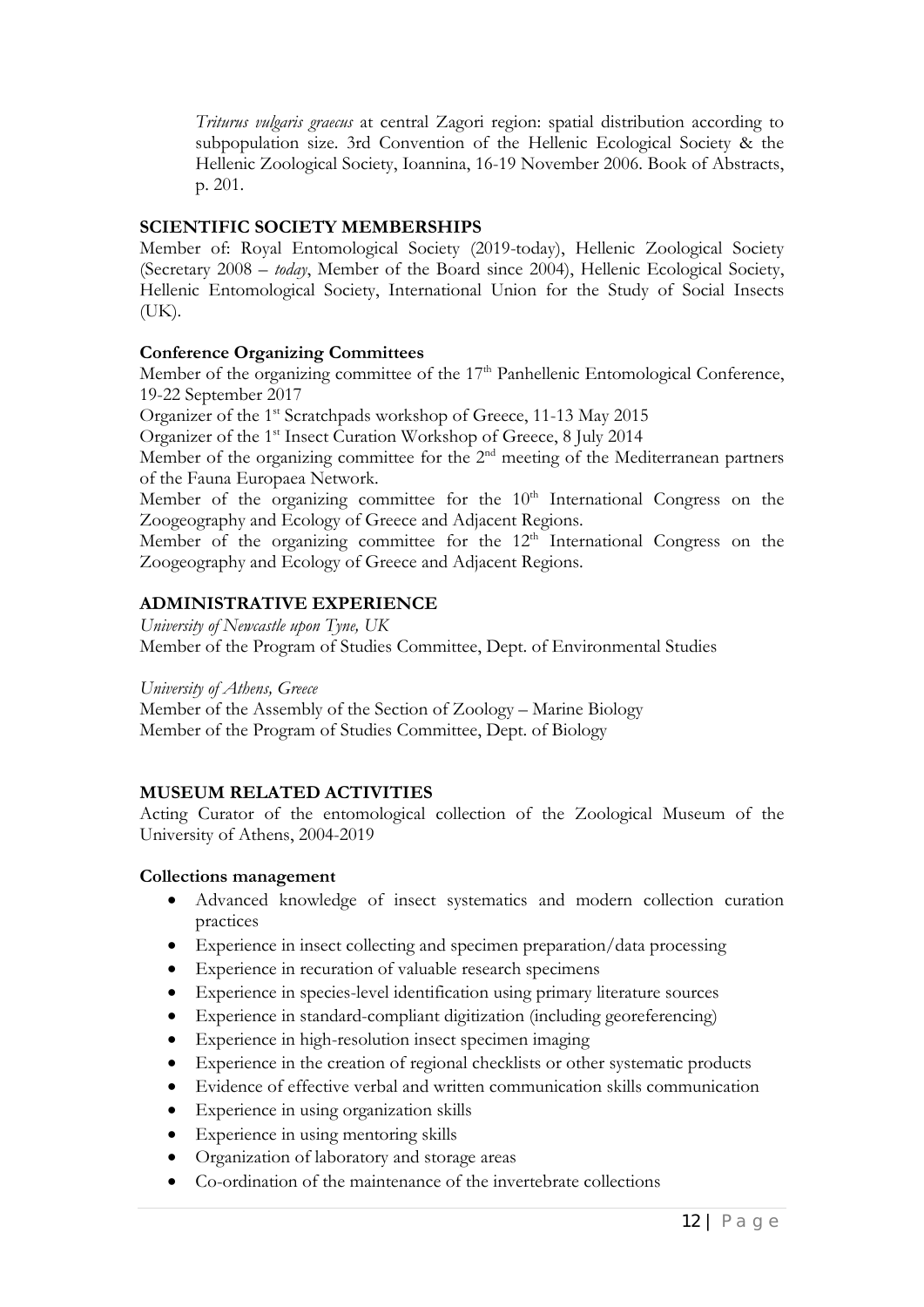- Procurement for the entomology section for the collection of new material
- Enrichment of the entomological collection

#### **Scientific Consulting**

Scientific consulting on species identification, common animal names, references, museum organization etc.

#### **Language Skills**

Greek: Mother tongue, English: Excellent (C2 Level), French: Average (B1 Level), Arabic: Basic, Japanese: Basic (N5 level), Notions of Czech, Italian.

#### **Army Service**

Biologist for the Health Corps, 2007-2008.